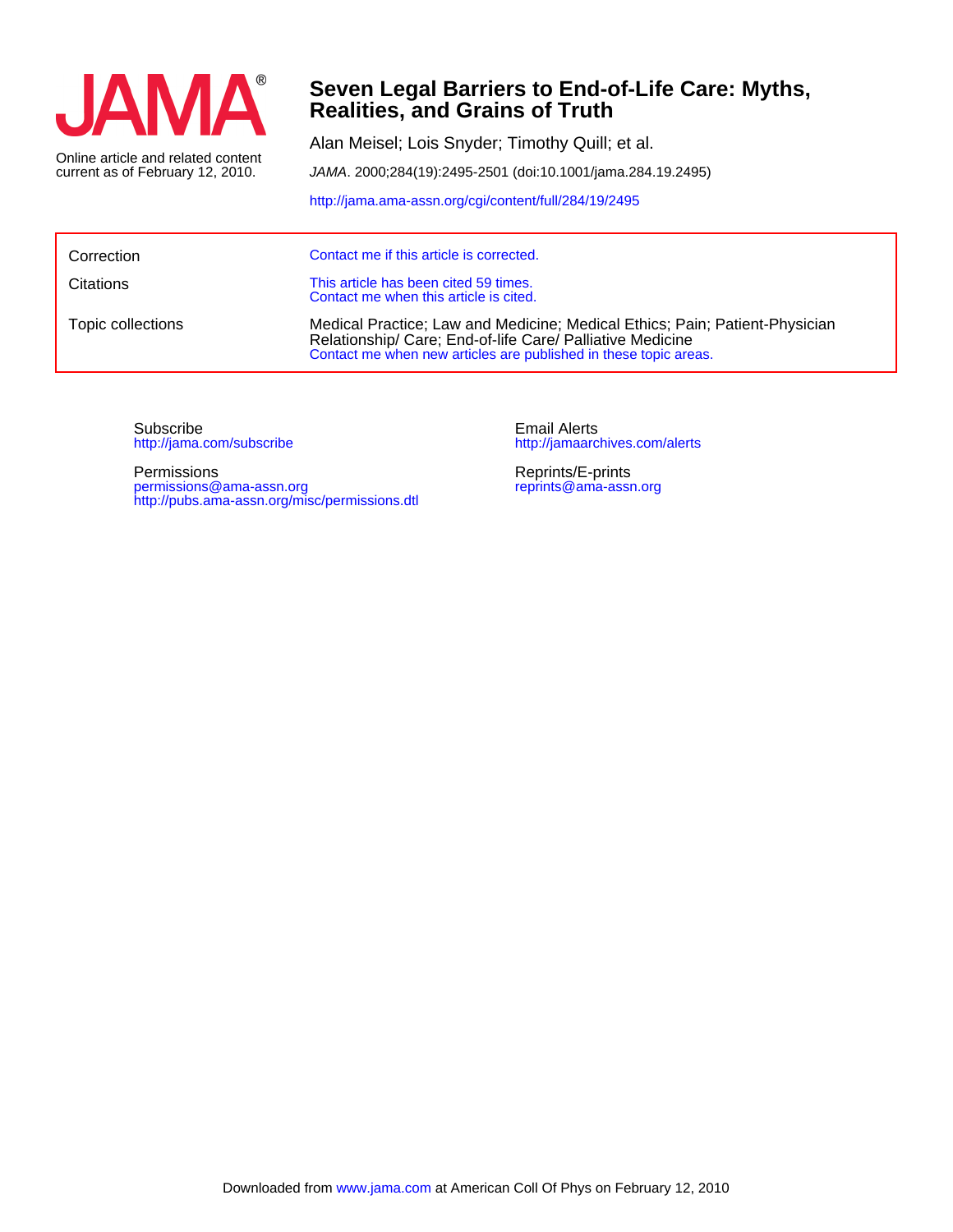ing end-of-life medical treatment. Substantial legal, ethical, and clinical consensus currently exists about end-oflife care, $^{1,2}$  yet myths and misconceptions persist about what is ethically and legally permissible.3 Also, at times ethics, clinical judgment, and the law conflict. Patients (or families) and physicians find themselves considering clinical actions that are ethically and morally appropri-

ate, but raise legal concerns.

increased risk of lawsuits.<sup>10,11</sup>

Legal myths about end-of-life care can lead to actions that comport neither with legal or ethical norms, nor with the norms of good medical practice.**TABLE 1** summarizes current legal myths and realities discussed in this article. **TABLE 2**

The legal context in which care is provided influences both interventions and outcomes. Liability is on the minds of physicians, who tend to overestimate the risk of malpractice lawsuits.<sup>4</sup> For instance, in a survey of emergency department physicians, most said legal concerns should not affect resuscitation practices  $(78%)$ , but they do  $(94%)$ .<sup>5</sup> Communication by physicians about end-of-life care issues is a primary concern to families of terminally ill patients<sup>6,7</sup> and is often found to be inadequate,8,9 a factor associated with

# **Seven Legal Barriers to End-of-Life Care** Myths, Realities, and Grains of Truth

| Alan Meisel, JD                                                                                                        | <b>Objective</b> The American College of Physicians-American Society of Internal Medi-<br>cine (ACP-ASIM) End-of-Life Care Consensus Panel was convened in 1997 to iden-                                                                                                                                                                               |  |
|------------------------------------------------------------------------------------------------------------------------|--------------------------------------------------------------------------------------------------------------------------------------------------------------------------------------------------------------------------------------------------------------------------------------------------------------------------------------------------------|--|
| Lois Snyder, JD                                                                                                        |                                                                                                                                                                                                                                                                                                                                                        |  |
| Timothy Quill, MD                                                                                                      | tify clinical, ethical, and policy problems in end-of-life care, to analyze critically the<br>available evidence and guidelines, and to offer consensus recommendations on how                                                                                                                                                                         |  |
| for the American College of<br>Physicians-American Society of<br>Internal Medicine End-of-Life Care<br>Consensus Panel | to improve care of the dying. Topic selection and content presentation were carefully<br>debated to maximize the project's focus on providing practical clinical and other guid-<br>ance to clinicians who are not specialists in palliative care. This statement examines<br>current legal myths, realities, and grains of truth in end-of-life care. |  |
| PRIL 15, 2000, MARKED THE<br>25th anniversary of the start of<br>the Karen Ann Quinlan case                            | <b>Participants</b> The Consensus Panel comprises 13 medical and bioethics experts, cli-<br>nicians, and educators in care at the end of life selected by the Ethics and Human Rights<br>Committee, College leadership, and the Center for Ethics and Professionalism at the<br>ACP-ASIM.                                                              |  |
| and, with it, the initiation of<br>much of the public discussion concern-                                              | Evidence A literature review including a MEDLINE search of articles from 1970-<br>1998 and review of end-of-life care literature and organizational bibliographies was                                                                                                                                                                                 |  |

**Evidence** A literature review including a MEDLINE search of articles from 1970- 1998 and review of end-of-life care literature and organizational bibliographies was conducted. Unpublished sources were also identified by participants, as was anecdotal clinical experience.

**Consensus Process** The draft statement was debated by panel members over a series of 3 to 4 meetings. For this statement, the initial draft and subsequent revised drafts were discussed in 1998-1999. The statement then underwent external peer review and revision before panel approval and the journal peer review process.

**Conclusions** Legal myths about end-of-life care can undermine good care and ethical medical practice. In addition, at times ethics, clinical judgment, and the law conflict. Patients (or families) and physicians can find themselves considering clinical actions that are ethically appropriate, but raise legal concerns. The 7 major legal myths regarding end-of-life care are: (1) forgoing life-sustaining treatment for patients without decisionmaking capacity requires evidence that this was the patient's actual wish; (2) withholding or withdrawing of artificial fluids and nutrition from terminally ill or permanently unconscious patients is illegal; (3) risk management personnel must be consulted before life-sustaining medical treatment may be terminated; (4) advance directives must comply with specific forms, are not transferable between states, and govern all future treatment decisions; oral advance directives are unenforceable; (5) if a physician prescribes or administers high doses of medication to relieve pain or other discomfort in a terminally ill patient, resulting in death, he/she will be criminally prosecuted; (6) when a terminally ill patient's suffering is overwhelming despite palliative care, and he/she requests a hastened death, there are no legally permissible options to ease suffering; and (7) the 1997 Supreme Court decisions outlawed physician-assisted suicide. Many legal barriers to end-of-life care are more mythical than real, but sometimes there is a grain of truth. Physicians must know the law of the state in which they practice.

*JAMA. 2000;284:2495-2501* www.jama.com

**Author Affiliations:** Center for Medical Ethics, University of Pittsburgh School of Law, Pittsburgh, Pa (Mr Meisel); Center for Ethics and Professionalism, American College of Physicians-American Society of Internal Medicine, Philadelphia, Pa (Ms Snyder); and Department of Medicine, Genesee Hospital, Rochester, NY (Dr Quill).

A list of the members of the American College of Physicians-American Society of Internal Medicine Endof-Life Care Consensus Panel appears at the end of this article.

**Corresponding Author and Reprints:** Lois Snyder, JD, Center for Ethics and Professionalism, American College of Physicians-American Society of Internal Medicine, 190 N Independence Mall W, Philadelphia, PA 19106 (e-mail: lsnyder@mail.acponline.org).

**Health Law and Ethics Section Editors:** Lawrence O. Gostin, JD, the Georgetown/Johns Hopkins University Program in Law and Public Health, Washington, DC, and Baltimore, Md; Helene M. Cole, MD, Contributing Editor, *JAMA*.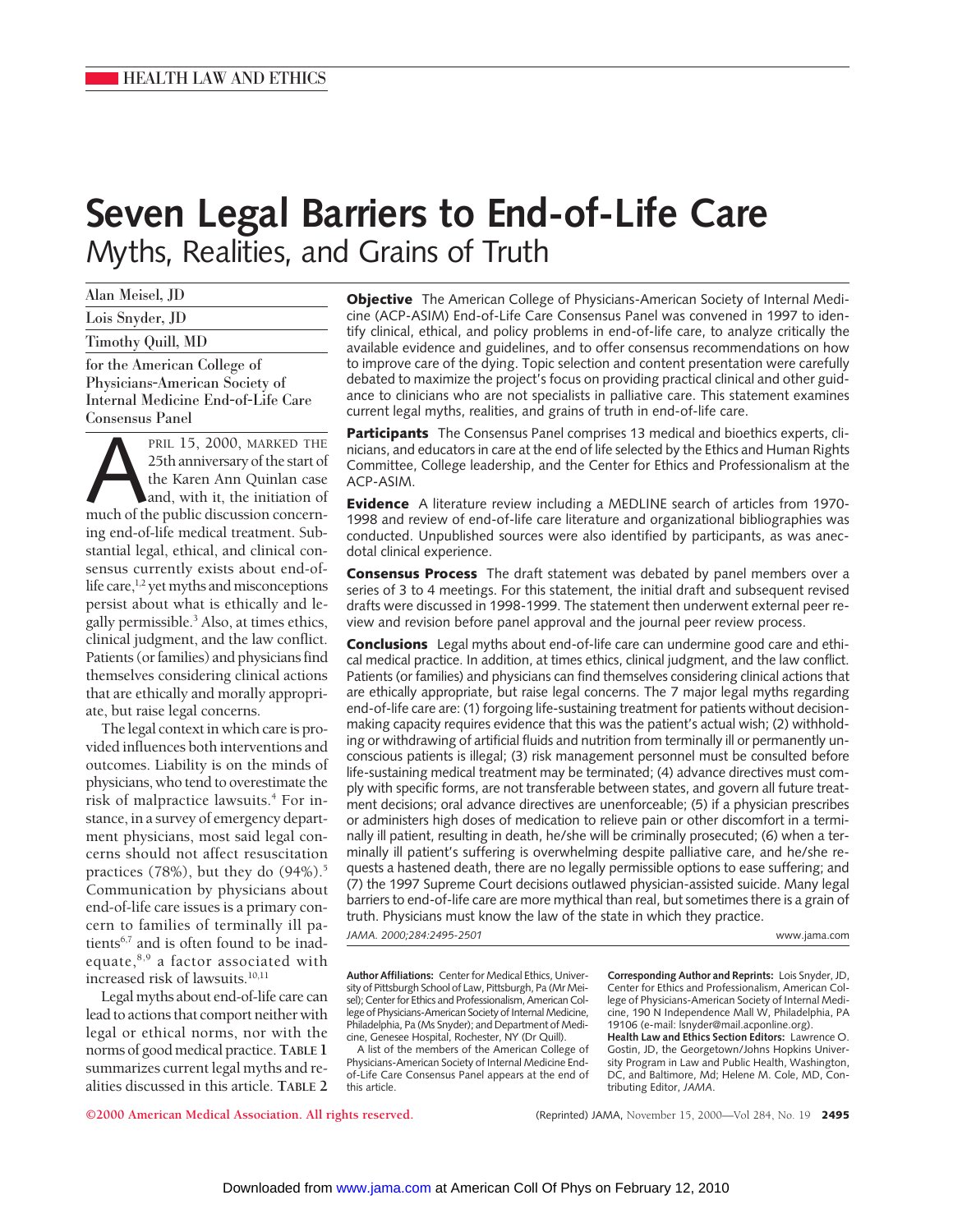#### LEGAL BARRIERS TO END-OF-LIFE CARE

summarizes the current status of legal myths prevalent in 1991.<sup>12</sup> Some of those myths have now diminished in importance, others persist, and new ones have emerged, creating ongoing barriers to appropriate end-of-life care. One reason for the new myths is that the scope of the debate about the boundaries of end-oflife care has expanded substantially since the *Quinlan* case,<sup>13</sup> including discussion about aggressive management of pain and other symptoms and the possibility of actively hastening death as a last resort.

We will outline some of the current myths, realities, and grains of truth in several domains of end-of-life care. Physicians should be aware that state laws and hospital protocols affecting endof-life care vary, and should seek legal

counsel when needed in particular clinical situations.

# **WITHHOLDING AND WITHDRAWING TREATMENT Myth 1: Forgoing Life-Sustaining Treatment for Patients Without Decision-Making Capacity Requires That There Be Evidence That This Was the Patient's Actual Wish**

The reality is that life-sustaining treatment for patients without decisionmaking capacity may be forgone if the patient's surrogate relates that this was the patient's actual wish, or, in most states, if it was only the patient's probable wish. In a small number of states, under certain circumstances it is even permissible to terminate life support with the surrogate's permission if the

| Table 1. Current Legal Myths and Realities                                                                                                                                                                  |                                                                                                                                                                                                                                                                                                                                                                                                                                                                                        |  |
|-------------------------------------------------------------------------------------------------------------------------------------------------------------------------------------------------------------|----------------------------------------------------------------------------------------------------------------------------------------------------------------------------------------------------------------------------------------------------------------------------------------------------------------------------------------------------------------------------------------------------------------------------------------------------------------------------------------|--|
| Myth                                                                                                                                                                                                        | Reality                                                                                                                                                                                                                                                                                                                                                                                                                                                                                |  |
| Forgoing life-sustaining treatment for<br>patients without decision-making<br>capacity requires evidence that this<br>was patient's actual wish.                                                            | Such treatment may be forgone if the patient's<br>surrogate relates that this was the patient's<br>actual wish or, in most states, if it was the<br>patient's probable wish. Only a few states<br>require "clear and convincing" evidence of<br>patient wishes. In a few states, it is even<br>permissible to terminate life support with the<br>surrogate's permission if the patient's wishes<br>are not known, if termination of treatment is in<br>the patient's "best interests." |  |
| Withholding or withdrawing of artificial<br>fluids and nutrition from terminally ill<br>or permanently unconscious patients<br>is illegal.                                                                  | Like any other medical treatment, fluids and<br>nutrition may be withheld or withdrawn if the<br>patient refuses them or, in the case of an<br>incapacitated patient, if the appropriate<br>surrogate decision-making standard is met.                                                                                                                                                                                                                                                 |  |
| Risk management personnel must be<br>consulted before life-sustaining<br>medical treatment may be<br>terminated.                                                                                            | There is no legal requirement that a risk manager be<br>consulted before making end-of-life decisions<br>though some hospital policies may require it.                                                                                                                                                                                                                                                                                                                                 |  |
| Advance directives must comply with<br>specific forms, are not transferable<br>between states, and govern all future<br>treatment decisions. Oral advance<br>directives are unenforceable.                  | Advance directives, often the best indication of an<br>incapacitated patient's wishes, may quide<br>end-of-life decision making even if all legal<br>formalities are not met. A living will or surrogate<br>should not be consulted if the patient retains<br>decision-making capacity unless expressly<br>authorized by the patient. Oral statements<br>previously made by the patient can also be<br>legally valid advance directives.                                               |  |
| If a physician prescribes or administers<br>high doses of medication to relieve<br>pain or other discomfort in a<br>terminally ill patient, resulting in<br>death, he/she will be criminally<br>prosecuted. | If a patient inadvertently dies from the use of high<br>doses of medication intended to treat pain, the<br>physician has not committed murder or assisted<br>suicide.                                                                                                                                                                                                                                                                                                                  |  |
| When a terminally ill patient's suffering is<br>overwhelming despite palliative care,<br>and he/she requests a hastened<br>death, there are no legally<br>permissible options to ease suffering.            | Although physician-assisted suicide is illegal in most<br>states, terminal sedation is a legal option to treat<br>otherwise intractable symptoms in the<br>imminently dying.                                                                                                                                                                                                                                                                                                           |  |
| The 1997 Supreme Court decisions<br>outlawed physician-assisted suicide.                                                                                                                                    | Physician-assisted suicide is currently legal in<br>Oregon. Other states are free to legalize or<br>prohibit it.                                                                                                                                                                                                                                                                                                                                                                       |  |

patient's wishes are not known, if termination of treatment is in the patient's "best interests."14

Confusion about this issue may result from the Nancy Cruzan case in Missouri in which the US Supreme Court held that physicians were not obligated to terminate treatment at the family's request but could insist on "clear and convincing evidence" that this was the patient's actual wish. However, the Court did not require that other states adopt this standard,<sup>15</sup> which in practice is difficult to meet—and most states have not done so. Rather, the prevalent position in law, ethics, and medical practice is to apply the "substituted judgment standard" under which family members are permitted to make end-of-life decisions on the basis of the patient's probable wishes. Most courts presume that family members will know best whether the patient would want to forgo treatment.

The best evidence of a patient's wishes about life-sustaining treatment is an advance directive. Yet despite the Patient Self-Determination Act and widespread ethical and legal support for advance directives, less than one fifth of patients complete one.16 Physicians should encourage competent patients to write living wills and/or make surrogate designations through use of a durable power of attorney for health care. When these measures have not been taken by patients, the default approach common in clinical practice is to go to the closest family members to represent the patient in clinical decision making when the patient cannot speak for himself/herself. This default procedure has been codified in law in about two thirds of states.<sup>14,17</sup> Even in some states without these laws, courts have concluded that close family members may authorize the termination of life support of an incompetent patient.<sup>14</sup>

End-of-life decision making when the patient cannot speak for himself/ herself, however, is often not simple. Sometimes a family member's (and/or a close other's) views about care conflict, or there is conflict between fam-

**2496** JAMA, November 15, 2000—Vol 284, No. 19 (Reprinted) **©2000 American Medical Association. All rights reserved.**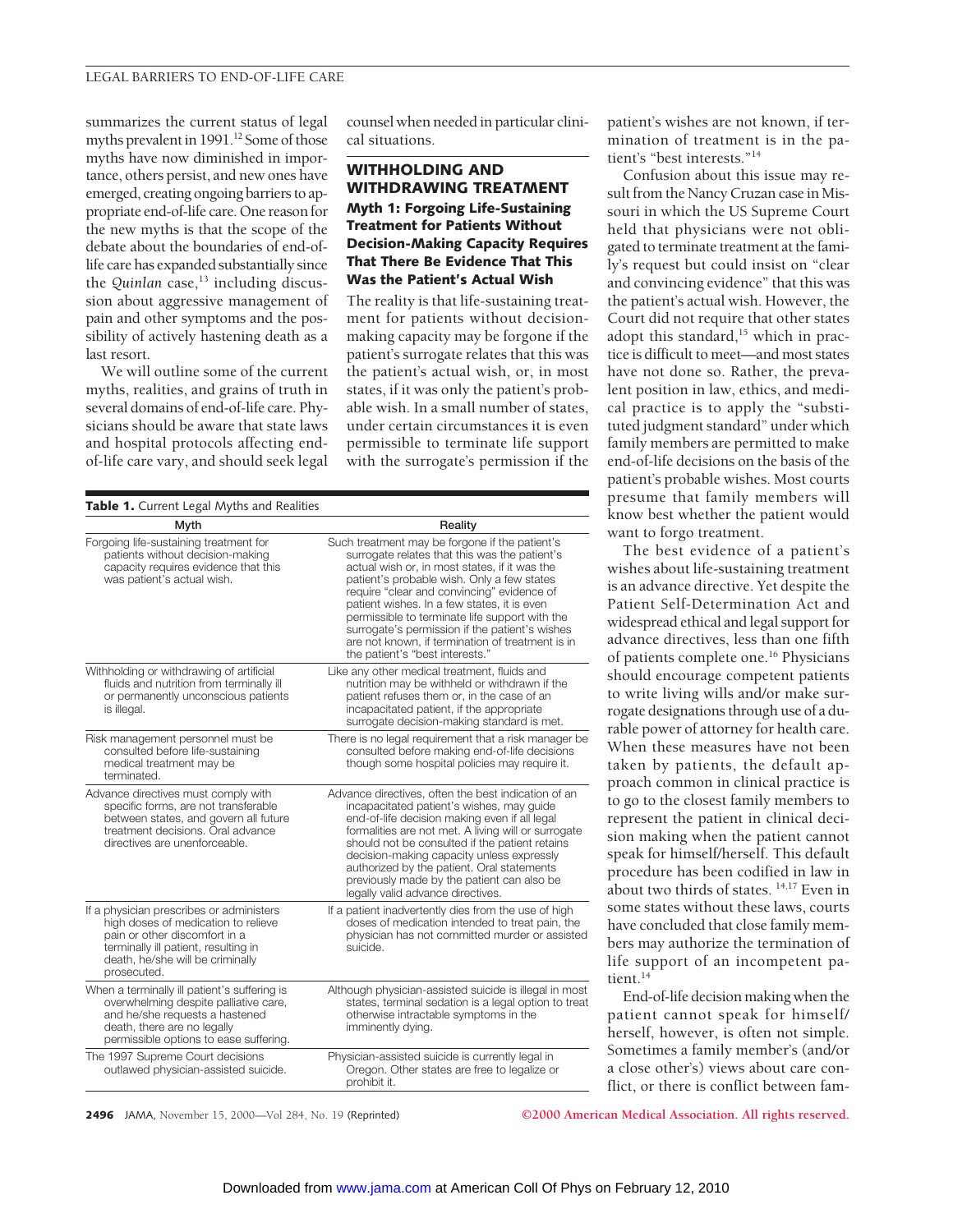#### LEGAL BARRIERS TO END-OF-LIFE CARE

ily members' views and what is known of the patient's wishes. This can be challenging for clinicians in trying to provide the best care, and can create fear of litigation. Decision making for patients who are incapacitated but not permanently unconscious, such as those with Alzheimer disease, sometimes raises additional challenges.<sup>18</sup>

**Grains of Truth.** New York law does require evidence of an incapacitated patient's actual wish to forego treatment and under some circumstances, so do Missouri, Michigan, and Wisconsin.<sup>19-21</sup>

In states that follow this restrictive requirement, there can be variation among hospitals. At one extreme, the ethically sound decisions of caring families may be overridden by health care professionals for their own legal protection. At the other extreme, families may be coached to remember conversations that may or may not have taken place with the patient about treatment preferences, undermining the integrity of the process and increasing the risk of family problems with bereavement.

If there are differences in family opinion about how to proceed, the wishes of a family member advocating a more aggressive medical approach are likely to be given greater weight, even if not based on evidence about patient preferences. This is because of the perceived belief that the legal risks of continuing treatment are less than those of stopping it. The default in favor of aggressive treatment is probably stronger if the patient lacks capacity but is not permanently unconscious and has been unclear about his/her wishes.

## **Myth 2: Withholding or Withdrawing of Artificial Fluids and Nutrition From Terminally Ill or Permanently Unconscious Patients Is Illegal**

The reality is that fluids and nutrition are like any other medical treatment, and therefore a physician may withhold or withdraw them if the patient refuses this treatment or, in the case of an incapacitated patient, the appropriate standard (as described in Myth 1) is met.

Since 1983, numerous state courts have given their approval to the withholding or withdrawal of artificial nutrition and hydration to terminally ill and permanently unconscious patients, if authorized by the patient in an advance directive, or by a close family member or other legally authorized person.<sup>14</sup> In these cases, the death of the patient results from the patient's underlying condition rather than from the conduct of the person who withholds or withdraws the nutrition and hydration, so there is no legal liability for the patient's death. The Supreme Court's 1990 *Cruzan* decision<sup>15</sup> gave qualified approval to this practice.

**Grains of Truth.** States with high legal standards about withholding and/or withdrawing feeding tubes or other lifesustaining therapy may effectively preclude these options from being legally available to patients who have not explicitly refused the particular treatment in question in advance of losing

decision-making capacity. Even in states that do not generally require evidence of the patient's actual wishes, nursing homes are often reluctant to permit the withholding or withdrawing of artificial feeding without an explicit statement in a written living will, for fear of being the target of regulatory investigation.<sup>22</sup>

## **Myth 3: Risk Management Personnel Must Be Consulted Before Life-Sustaining Medical Treatment May Be Terminated**

The reality is that there is no legal requirement that a risk manager be consulted before making end-of-life decisions, though some hospital policies may require it. The objective of risk management is to minimize legal risk to the institution, and not necessarily to advise what is ethically or clinically appropriate for a particular patient, or even to provide an objective legal analysis of the particular situation. Thus, ad-

| Table 2. Status of Previously Identified Legal Myths                                                   |                                                                                                                                                                                                                                                                                                 |  |
|--------------------------------------------------------------------------------------------------------|-------------------------------------------------------------------------------------------------------------------------------------------------------------------------------------------------------------------------------------------------------------------------------------------------|--|
| Myth                                                                                                   | <b>Current Status</b>                                                                                                                                                                                                                                                                           |  |
| There must be a law authorizing the<br>termination of life support.                                    | Currently existing law supports the termination of life<br>support in all 50 states for both competent<br>patients and for those who have lost capacity if<br>there is consensus among those who care<br>about the patient that it would be the patient's<br>will or in his/her best interests. |  |
| Termination of life support is murder,<br>assisted suicide, or suicide.                                | Termination of life supports is considered to be<br>freeing the patient from unwanted bodily<br>invasion. Death is legally considered to be a<br>result of the patient's underlying disease. The<br>law clearly distinguishes such acts from suicide,<br>assisted suicide, or euthanasia.       |  |
| A patient must be terminally ill for life<br>support to be stopped.                                    | The law allows any patient to refuse any treatment<br>that he/she does not want, in the interest of<br>protecting bodily integrity, even if that treatment<br>would be life sustaining and the patient is not<br>terminally ill.                                                                |  |
| It is permissible to terminate<br>extraordinary treatments, but not<br>ordinary ones.                  | The distinction between ordinary and extraordinary<br>treatments is not relevant as a matter of law or<br>ethics. The patient has the right to terminate any<br>treatment, potentially life sustaining or not.                                                                                  |  |
| It is permissible to withhold<br>treatment, but once started, it<br>must be continued.                 | Although many clinicians think and feel differently<br>about these types of actions, the law and<br>medical ethics treat the withholding and the<br>cessation of life-sustaining treatment the same.                                                                                            |  |
| Stopping artificial nutrition and<br>hydration is legally different from<br>stopping other treatments. | In most states, artificial hydration and nutrition are<br>considered medical treatments like any other.*                                                                                                                                                                                        |  |
| Termination of life support requires<br>going to court.                                                | The courts generally want clinicians to make these<br>decisions without going to court, provided there<br>is a consensus among those who care about<br>the patient about how to proceed.*                                                                                                       |  |
| Living wills are not legal.                                                                            | Living wills have legal support in all 50 states, either<br>through legislation or case law.*                                                                                                                                                                                                   |  |

\*See "Myth 2" section for further explanation.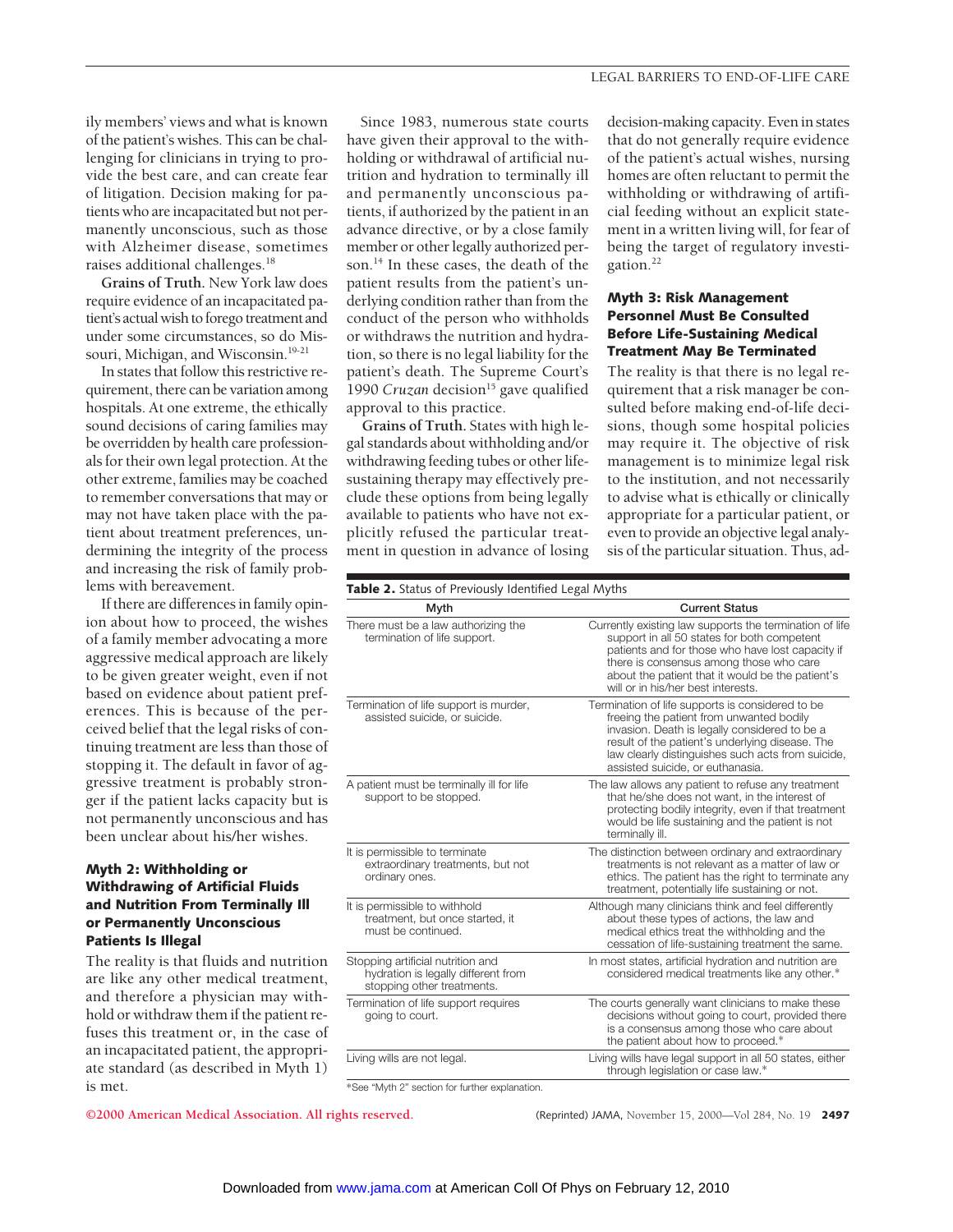vice from risk managers will not necessarily yield a desirable clinical, ethical, or legal result.

When end-of-life care treatment dilemmas loom, consultation with an ethics committee or an ethics consultant can be helpful. However, in some health care institutions, risk managers may have significant influence on the advice given in an ethics consultation, especially when there is some legal uncertainty, and they tend to err on the side of overestimating the risk to the institution of allowing the termination of life support.<sup>23</sup> Thus, it is useful for physicians to be aware of the law in their state as it applies to end-of-life decisions when considering what is clinically and ethically appropriate for their patients and to be able to evaluate advice given by risk managers and in ethics consultations.

**Grains of Truth.** Even though there is no legal requirement to consult a risk manager, individual hospitals may have adopted such a requirement through internal procedures. A risk manager may give greater weight to the hospital's legal protection than to the ethical, medical, and legal interests of the patient when there is legal uncertainty.

#### **ADVANCE DIRECTIVES**

**Myth 4: Advance Directives Must Comply With Specific Forms, Are Not Transferable Between States, and, Once Signed, Govern All of a Patient's Future Treatment Decisions; Oral Advance Directives Are Unenforceable**

The reality is that advance directives are frequently the best source of information about an incapacitated patient's wishes, and therefore should provide guidance in end-of-life decision making even if they do not comply with all legal formalities.

The myth that advance directives are not legally valid has virtually disappeared in the face of the enactment of authorizing legislation in virtually all states. All have health care power of attorney statutes. All but 3 have living will statutes, and in those 3 states (Massachusetts, Michigan, and New York)

there are court decisions recognizing their validity.19,24,25

Many advance directive statutes contain living will or health care power of attorney forms. Health care professionals (and even their legal counsel) sometimes believe that to be valid, an advance directive must use this form. Although there are some advantages to doing so, a living will or health care power of attorney that does not strictly follow the statutory form is also valid in most states.

Another misconception about advance directives is that they are not portable, which would mean that they are not enforceable except in the state in which they were executed. Many, but not all, advance directive statutes contain provisions making valid advance directives from other states enforceable in the state in which the patient now resides. But even without such a provision, an out-of-state advance directive, like an oral statement or a nonstate form advance directive, still provides the best evidence of the patient's treatment wishes or choice of surrogate decision maker.

The purpose of advance directives, acknowledged in most advance directive statutes, is to guide decision making after a patient has lost decision-making capacity. Thus, as long as a patient retains decision-making capacity, a living will or the patient's surrogate decision maker should not be consulted about the patient's health care decisions unless the patient expressly authorizes it.

Oral advance directives, made by the patient about treatment preferences or designating a health care surrogate before losing the capacity to decide, are also legally valid. $14$  These statements should be documented in the patient's medical record. Often, conversations with patients before or during a final illness can be more useful in determining the patient's treatment wishes or choice of surrogate decision maker than a living will.

**Grains of Truth.** Using an official form does have some advantages over other written documents or physicians' notes. The state form, if available, carries with it the perception that it is valid, and thus it may be more likely to be implemented, especially if the patient's regular physician is not among those caring for the patient.

There can be difficulties in proving that oral statements were made and what the specific terms were, especially if there is disagreement among family members. Written advance directives may be more likely to be honored especially if the patient's regular physician, who may know the patient's wishes and be able to give credibility to the family's reports of the patient's wishes, is not involved in the patient's care.

# **PAIN MANAGEMENT AND LAST RESORTS Myth 5: If a Physician Prescribes or Administers High Doses of Medication to Relieve Pain or Other Discomfort in a Terminally Ill Patient and This Results in Death, the Physician Will Be Criminally Prosecuted**

The reality is that if a patient inadvertently dies from the use of high doses of medication intended to treat pain,<sup>26</sup> the physician has not committed murder or assisted suicide.

In 1997, the US Supreme Court ruled on the constitutionality of laws making physician-assisted suicide a crime27,28 and several justices wrote about medications for pain relief. Some opinions supported the use of pain relief medications even in doses that could hasten death, as long as the physician's intent in administering them is to relieve pain and suffering and not to end the patient's life.

The opinions have been hailed by some as creating a constitutional right to excellent pain management and/or to palliative care.29 Even if the opinions do not go that far, they do clarify some uncertainties that have long plagued end-oflife decision making. The first concerns the doctrine of double effect. Physicians have long been concerned that because the medications needed to provide adequate pain relief to terminally ill patients carry a risk of indirectly and accidentally ending the patient's life by de-

**2498** JAMA, November 15, 2000—Vol 284, No. 19 (Reprinted) **©2000 American Medical Association. All rights reserved.**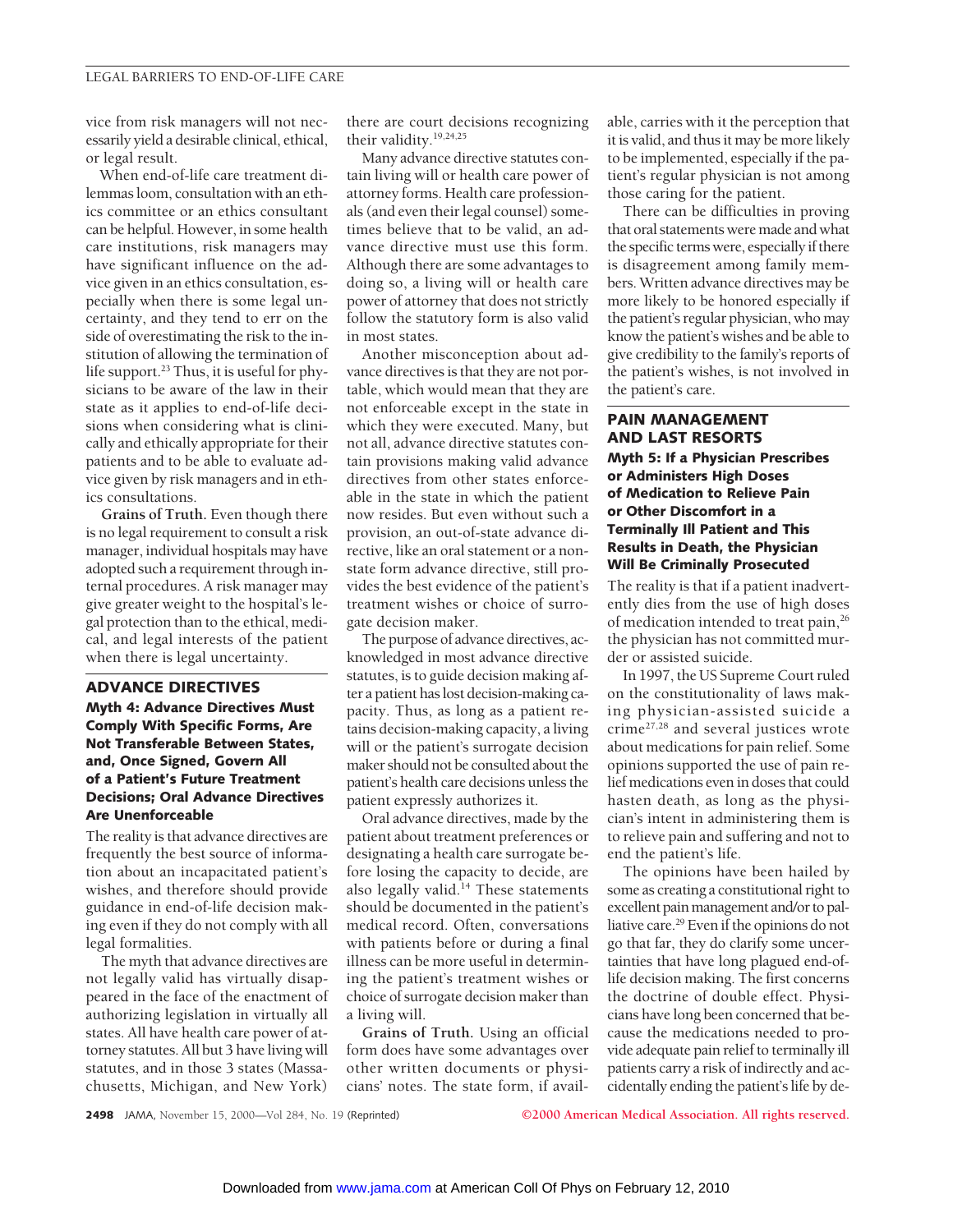pressing the patient's respiration, this will subject the physician to possible criminal prosecution and other legal sanctions. Though generally overstated and overestimated compared with clinical reality,30 this small risk likely contributes to clinicians' reluctance to use of opioids and to the undertreatment of pain in general.

The traditional response has been that the doctrine of double effect should alleviate these concerns. Applied in these circumstances, the doctrine holds that when an intervention is used for a legitimate purpose (eg, pain relief) but has an unintended effect that would be illegitimate if it were intended (eg, death of the patient), the physician is not morally responsible for the unintended effect.<sup>31</sup>

While this moral doctrine might have eased physicians' consciences, it should not necessarily have eased their concerns about legal responsibility for the patient's death. Prior to the Supreme Court's decisions, in most states there was no secure legal basis for believing that the doctrine of double effect would contribute to a valid legal defense if a terminally ill patient inadvertently died due to the effects of analgesic, sedative, or anxiolytic medications, even if these medications were necessary to treat the patient's condition. Although the Supreme Court's decisions do not provide an airtight legal defense when death accidentally occurs from such medications, they give greater assurance that physicians will not be legally responsible under such circumstances. In addition to the protection afforded by the Supreme Court's opinions, almost half the states have adopted legislation recognizing a right to adequate palliative care $14,32,33$  that confer varying kinds and degrees of legal protections on physicians.<sup>34</sup>

**Grains of Truth.** The application of double effect is ambiguous particularly if rapidly accelerating doses are needed to treat a terminal crescendo of pain,<sup>35</sup> and the line between intending to actively hasten death and intending to relieve pain and suffering can be hazy. A physician who intends to actively hasten death may be able to escape legal

sanctions by claiming an intent merely to treat pain. On the other hand, the physician who intends to relieve pain and suffering could face legal sanctions if it is difficult to prove this intent. It is impossible to eliminate entirely the risk of potential prosecution for assisted suicide or even homicide, tort liability for wrongful death, disciplinary action by state licensing authorities, or investigation by the federal Drug Enforcement Administration or similar state authorities. Although physicians acting in accordance with good medical practice have a strong defense, such investigations can take an enormous psychological and/or financial toll on a clinician's personal and professional life.

While palliative care legislation may be an important step in the direction of improving access to adequate pain management and providing protection for physicians prescribing in good faith, these statutes have a number of flaws,<sup>36</sup> including the fact that they do not provide complete immunity from liability, and that half the states have not adopted them.

The safest legal course—based on a comparison of the current legal risks of underprescribing with the risks of prescribing large doses of opioids frequently needed for intractable pain may still be to underprescribe, though it is the most morally suspect. However, the risk of malpractice suits and disciplinary action for underprescribing pain medications in the face of intractable pain may be on the increase, which might provide some legal counterbalance for the small risk of being accused of overprescribing.37

# **Myth 6: When a Terminally Ill Patient's Suffering Is Overwhelming Despite Excellent Palliative Care and the Patient Is Requesting a Hastened Death, There Are No Legally Permissible Options to Ease Suffering**

The reality is that although physicianassisted suicide is illegal in most states, terminal sedation may be a legal option to treat otherwise intractable symptoms in the imminently dying.

Although refusing to declare state bans on assisted suicide unconstitutional, the Supreme Court gave indications of approval of "terminal sedation" with the informed consent of the patient.28,38 Terminal sedation integrates 2 legally accepted clinical practices: (1) sedation of the patient to unconsciousness or a level that ensures escape from intolerable suffering, and (2) withholding life-sustaining therapy including food and fluids.39-41 Even if sedation risks accelerating death, it is consistent with the doctrine of double effect as long as its primary purpose is to ease the patient's pain, discomfort, and anxiety. (In fact, not only is it legally permissible for physicians to provide sedation during the termination of life support to avoid any pain, discomfort, or anxiety, there is even some legal precedent for the view that sedation must be provided under these circumstances.<sup>42-44</sup>) The legal and clinical acceptability of withholding of fluids and nutrition was discussed in Myth 2.

**Grains of Truth.** Although the Supreme Court approved terminal sedation, and each of its 2 components is legally acceptable, the combination of the 2 components has never been tested in the courts, and thus its overall legality is somewhat uncertain. There is some debate about whether such practice represents "slow euthanasia"<sup>45</sup> or is simply a combination of standard palliative practices. In legal application, the biggest stumbling block is the physician's intention: whether it is the relief of suffering (legal) or the active hastening of death (illegal).

Clinical, ethical, and legal discussions about terminal sedation are relatively undeveloped compared with other end-of-life practices, and practice guidance has been proposed,<sup>39</sup> but not endorsed by professional organizations, so terminal sedation is likely to be unevenly available.

#### **Myth 7: The 1997 Supreme Court Decisions Outlawed Physician-Assisted Suicide**

The reality is that physician-assisted suicide is currently legal in Oregon and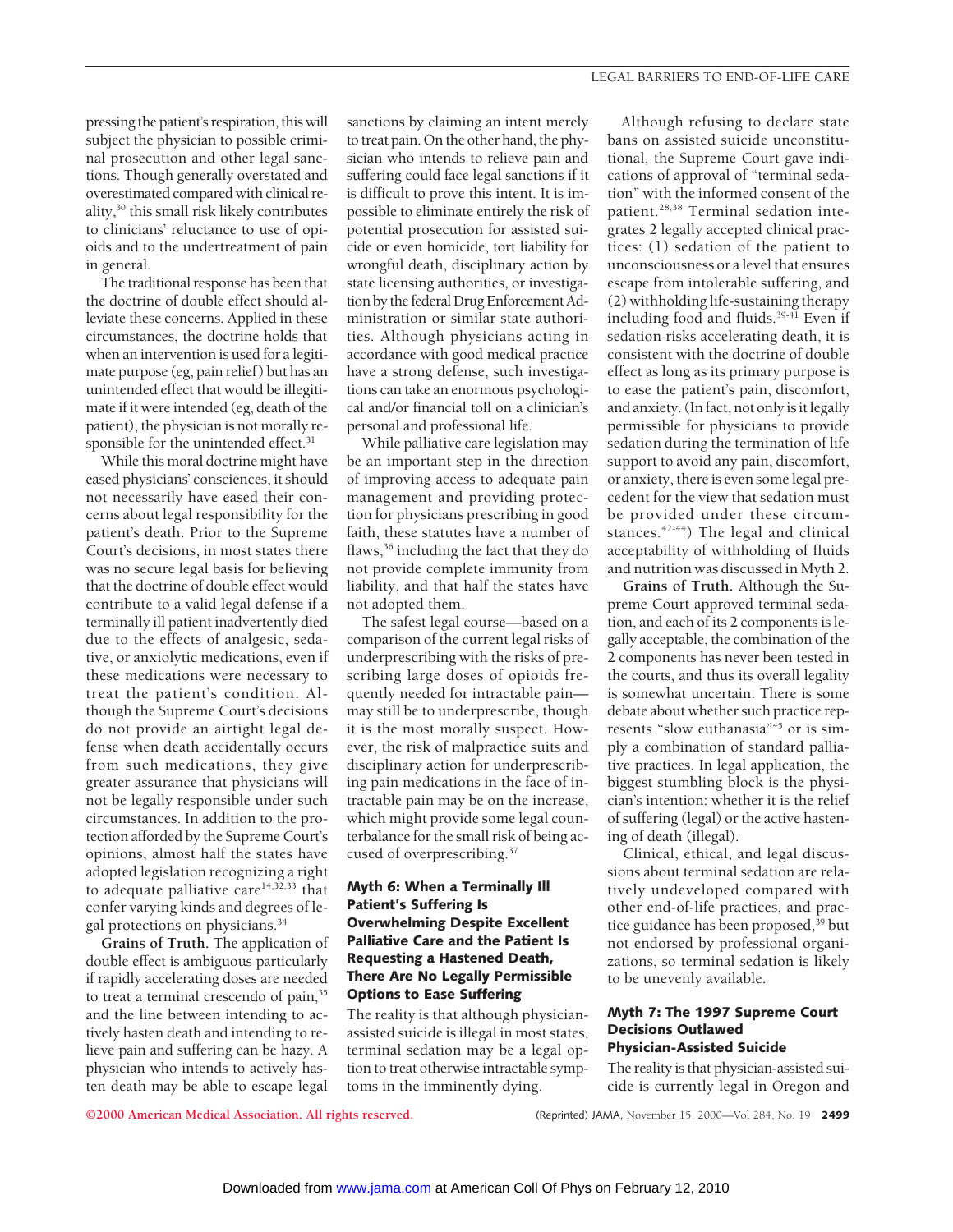other states are free to legalize or prohibit it.

In the 1997 US Supreme Court cases, terminally ill patients and their physicians in Washington State and in New York State argued that the laws of these states that make aiding suicide a crime were unconstitutional, at least when the adult seeking to end his/her life is competent and terminally ill and when the person providing the assistance is a licensed physician. These challenges failed, with the Supreme Court ruling that laws making aiding suicide a crime do not violate the US Constitution, and thus there is no constitutional right to physician-assisted suicide.

However, the Supreme Court did not rule that states cannot legalize physician-assisted suicide. Thus, although the US Constitution does not require states to legalize physician-assisted suicide, the Court left to each state how to address the legalization and concerns over physician-assisted suicide.

In 1994, Oregon voters approved such a law by referendum. This law, the Oregon Death with Dignity Act,<sup>46</sup> permits a physician to prescribe a lethal dose of medication, which the patient must selfadminister, for a competent, terminally ill person who requests it. Four months after the US Supreme Court declined to recognize a constitutional right to physician-assisted suicide, the Court also refused to block implementation of this law.47 About 2 weeks later, Oregon voters reaffirmed their support for the legalization of physician-assisted suicide by a margin of 60% to 40%.

Since the Oregon law allows a physician to write a prescription for, but not to administer, a lethal substance, the law clearly distinguishes this practice from euthanasia, in which the physician would administer the lethal medication at the patient's request. Physicians openly practicing euthanasia are more likely to be vigorously and successfully prosecuted,<sup>48</sup> as exemplified by the successful prosecution of Jack Kevorkian, for administering a lethal injection to a patient, after several unsuccessful prosecutions for aiding patients in ending their own lives.

Because physician-assisted suicide has been legalized only in Oregon, physicians in other states who provide a patient with the means to end his/her own life, knowing that the patient intends to do so, could be subject to criminal prosecution and the imposition of professional discipline. In practice, however, it is an open secret that such conduct sometimes occurs without the imposition of any legal sanctions.<sup>49-51</sup>

It is not legally permissible in any state for a physician to administer a substance to a patient with the intent to end the patient's life, even at the patient's request or with the patient's consent. However, if the physician's intent is the relief of pain and suffering, and the patient dies as an unintended consequence, there should be no criminal liability under the principle of double effect.

**Grains of Truth.** Despite the Supreme Court's ruling that states are free to legalize physician-assisted suicide, only Oregon has done so. Furthermore, several states that previously had no statute making assisted suicide a crime have subsequently criminalized the practice.

# **CONCLUSION**

While there is much legal and ethical consensus about care of the dying, some confusion and gray areas remain. Some legal barriers are more mythical than real, but many times there is a grain (or more) of truth in the myth, which is probably 1 reason that physicians may overestimate the legal risks of some practices. In addition, departures from the consensus exist in individual states, and thus physicians must know the law of the state in which they practice.

**Members of the American College of Physicians-American Society of Internal Medicine (ACP-ASIM) End-of-Life Care Consensus Panel:** Bernard Lo, MD, FACP, chair, University of California, San Francisco; Janet Abrahm, MD, FACP, and Paul Lanken, MD, FACP, University of Pennsylvania, Philadelphia; Susan Block, MD, Dana Farber Cancer Institute, Boston, Mass; William Breitbart, MD, Memorial Sloan-Kettering Cancer Center, New York, NY; Ira Byock, MD, Palliative Care Services, Missoula, Mont; Kathy Faber-Langendoen, MD, State University of New York Health Science Center, Syracuse; Lloyd W. Kitchens, Jr, MD, FACP, Texas Oncology, Dallas; Joanne Lynn, MD, FACP, Center to Improve Care of the Dying, Washington, DC; Diane Meier, MD, FACP, Mount Sinai School of Medicine, New York, NY; Timothy E. Quill, MD, FACP, The Genesee Hospital, Rochester, NY; George Thibault, MD, FACP, Partners Healthcare System, Boston, Mass; and James Tulsky, MD, VA Medical Center, Durham, NC. Primary staff to the panel: Lois Snyder, JD, project director, ACP-ASIM, Philadelphia; and Jason Karlawish, MD, clinical staff, University of Pennsylvania, Philadelphia.

**Funding/Support:** We thank the Greenwall Foundation for its support in the development of this article. **Disclaimer:** This paper was reviewed and approved by the ACP-ASIM Ethics and Human Rights Committee, although it does not represent official ACP-ASIM policy.

#### **REFERENCES**

**1.** Meisel A. The legal consensus about forgoing lifesustaining treatment: its status and its prospects. *Kennedy Inst Ethics J.* 1992;2:309-345.

**2.** American College of Physicians Ethics Manual (4th ed). *Ann Intern Med.* 1998;128:576-594.

**3.** Solomon MZ, O'Donnell L, Jennings B, et al. Decisions near the end of life: professional views on lifesustaining treatments. *Am J Public Health.* 1993;83: 14-25.

**4.** Localio AR, Lawthers AG, Brennan TA, et al. Relation between malpractice claims and adverse events due to negligence. *N Engl J Med.* 1991;325:245- 251.

**5.** Marco CA, Bessman ES, Schoenfeld CN, Keler GD. Ethical issues of cardiopulmonary resuscitation: current practice among emergency physicians.*Acad Emerg Med.* 1997;4:898-904.

**6.** Hanson LC, Danis M, Garrett J. What is wrong with end-of-life care? opinions of bereaved family members. *J Am Geriatr Soc.* 1997;45:1139-1144.

**7.** Jacobson JA, Francis LP, Battin MP, et al. Dialogue to action: lessons learned from some family members of deceased patients at an interactive program in seven Utah hospitals. *J Clin Ethics.* 1997;8:359-371.

**8.** Lo B, Quill TE, Tulsky JA, for the ACP-ASIM Endof-Life Care Consensus Panel. Discussing palliative care with patients. Ann Intern Med. 1999;130:744-749. **9.** Tulsky JA, Fischer GS, Rose MR, Arnold RM. Opening the black box: how do physicians communicate about advance directives? *Ann Intern Med.* 1998; 129:441-449.

**10.** Duffy FD. Dialogue: the core clinical skill. *Ann Intern Med.* 1998;128:139-141.

**11.** Levinson W, Roter DL, Mullooly JP, Dull VT, Frankel RM. Physician-patient communication: the relationship with malpractice claims among primary care physicians and surgeons. *JAMA.* 1997;277:553-559. **12.** Meisel A. Legal myths about terminating life support. *Arch Intern Med.* 1991;151:1497-1502.

**13.** *In re Quinlan*, 355 A2d 647 (NJ 1976).

**14.** Meisel A. *The Right to Die.* New York, NY: John Wiley & Sons; 1995.

**15.** *Cruzan v Director*, 497 US 261 (1990).

**16.** Goodman M, Tarnoff M, Slotman J. Effect of advance directives on the management of elderly critically ill patients. *Crit Care Med.* 1998;26:701-704. **17.** Orentlicher D. The limits of legislation. *Univer-*

*sity Md Law Rev.* 1994;53:1255-1305. **18.** Karlawish JHT, Quill T, Meier DE, for the ACP-ASIM End-of-Life Care Consensus Panel. A consensusbased approach to providing palliative care to patients who lack decision-making capacity. *Ann Intern Med.* 1999;130:835-840.

**19.** *Cruzan v Harmon*, 760 SW2d 408 (Mo 1988).

**20.** *Martin v Martin*, 538 NW2d 399 (Mich 1995).

**21.** *Edna MF v Eisenberg*, 563 NW2d 485 (Wis 1997).

**22.** Meisel A. Barriers to forgoing nutrition and hydration in nursing homes. *Am J Law Med.* 1995;21: 335-382.

**23.** Kapp MB. As others see us: physicians' perceptions of risk managers. *J Health Care Risk Manage.* 1996;16:4-11.

**2500** JAMA, November 15, 2000—Vol 284, No. 19 (Reprinted) **©2000 American Medical Association. All rights reserved.**